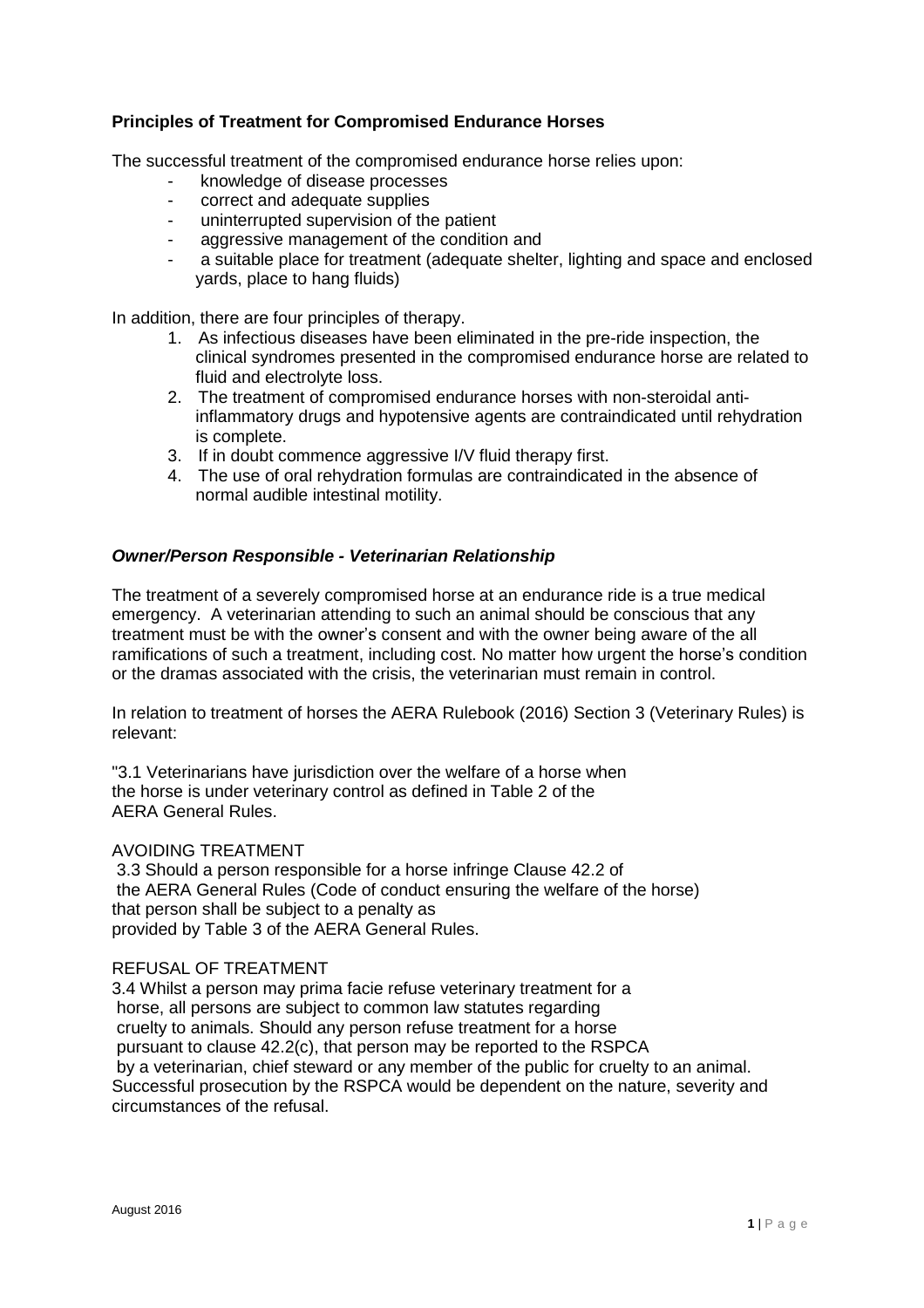Compromised horses at endurance rides are a clinical challenge due to the complicated physiological and biochemical processes causing the condition. Treatment veterinarians should be aware of the contributing factors to a horse's collapse, the treatment protocols and have access to suitable medical supplies.

# *Conditions Contributing to a Collapsed or Severely Compromised Horse*

Apart from lameness, which is a potential consequence of any form of exercise, a number of specific clinical disorders have been identified in endurance horses and are generally associated with metabolic derangements. Clinical problems are usually seen when the environmental temperature and/or humidity are high, and when there are extensive fluid and electrolyte losses. Factors such as terrain, the fitness and speed of the horse and the judgement of the rider also contribute. A variety of conditions, some or all of which may occur, contribute to the compromised horse include:

- Dehydration & electrolyte deficiency, hypocalcaemia
- Hyperthermia
- Myositis
- Colic (ileus or impactive)
- Hypoglycaemia
- Endotoxemia
- **Anhidrosis**
- Trauma due to fall from any of the above
- Neurological deficits

The ride organising committee may request the veterinary surgeon to take urine and/ or blood samples from random or selected horses before during or after the ride commences for the purposes of analysis for the detection of prohibited drugs. The basic tenet of endurance riding is that horses must be completely drug free .(Equine Anti-Doping and Controlled Medication Rules-Section 5 of the 2016 Rulebook downloaded from the AERA website at *www.aera.asn.au*)

# *Determination of the Degree of Compromise*

Horses are eliminated for metabolic compromise or lameness. Lame horses presented for treatment are usually for myositis or trauma. Metabolically compromised horses can present across the spectrum from mild (not requiring treatment) to severe or collapsed.

Mildly dehydrated horses will present with elevated heart rate, slow capillary refill times, tacky mucous membranes, skin turgor >2secs, decreased or non-existent audible intestinal motility and decreased urine output. Most of these horses will recover without treatment (unless not eating) but should be checked every 30minutes.

Moderately dehydrated horses (5% loss of bodyweight, 20 - 25 liter deficit) present with significantly elevated heart rate (>70bpm), depression, skin turgor 3-4 seconds, abnormally colored and dry mucous membranes, capillary refill >3secs, weakness, no audible intestinal motility and no interest in food or water.

Severely dehydrated horses (10% loss of bodyweight, 50 - 75 liter deficit) present with distress, skin turgor >4secs, heart rates >80bpm, weak pulses, congested or purple mucous membrane colour with prolonged capillary refill time, cold extremities, weakness/staggering, colic signs with scant or dry faeces. Both moderate and severely dehydrated horses require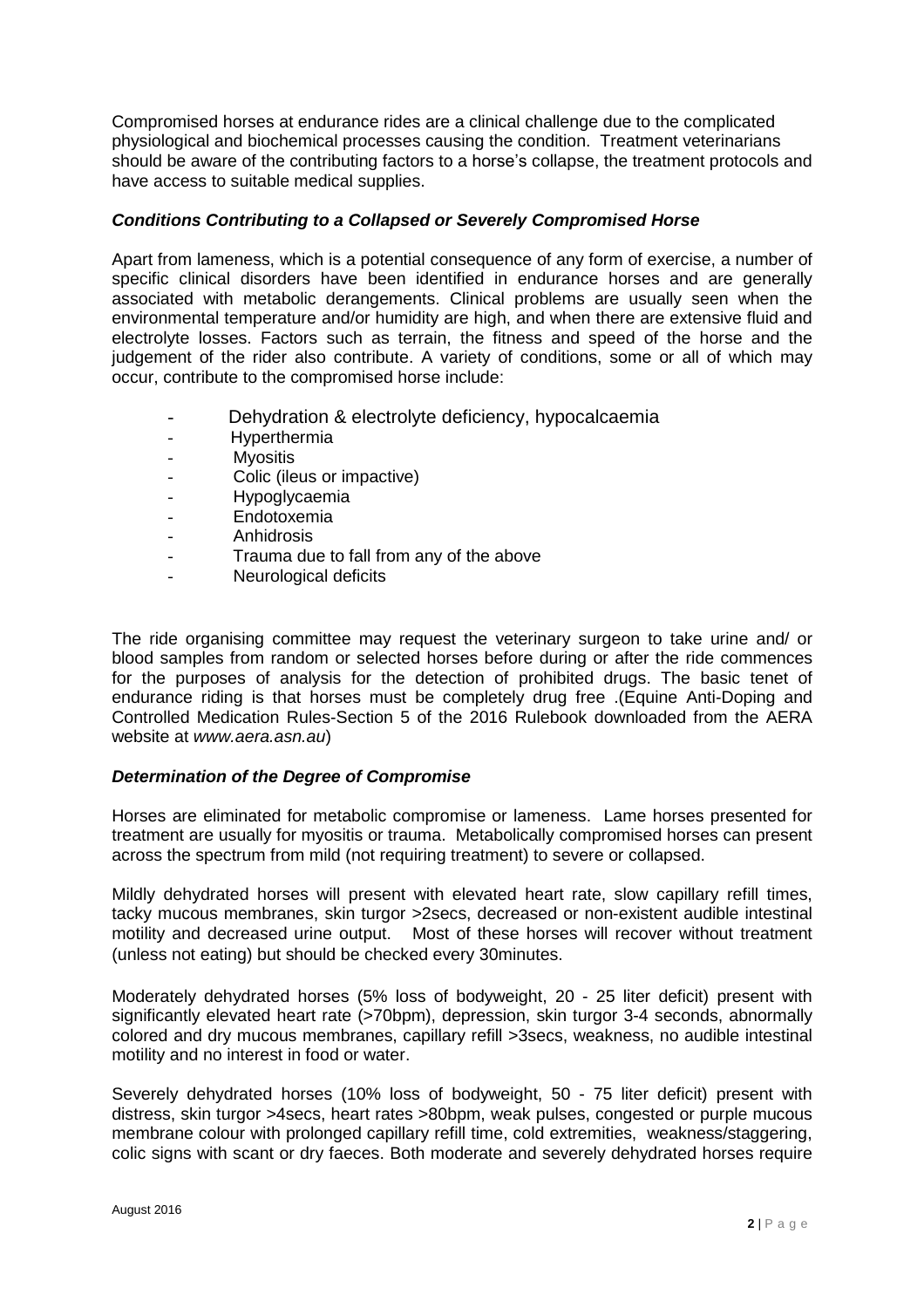intravenous rehydration and careful monitoring and treatment for associated complications such as colic.

Colic in endurance horses is usually the result of dehydration. Therefore, I/V fluids therapy must be the first part of treatment and NSAID's should not be administered until hydration status has returned to normal. Pain can be controlled by using a combination of alphaagonists and opiates and lignocaine infusions. Most endurance ride colics respond with supportive care but a small number remain intractable and need to be referred to a hospital facility for further monitoring or surgery. Horses that develop endotoxaemia that similarly do not respond also need referral to a hospital facility.

Exertional Rhabdomyolysis will require pain relief and aggressive I/V fluid therapy if myoglobinuria is present. Milder cases may respond without treatment.

Synchronous diaphragmatic flutter is a symptom of dehydration and electrolyte loss (principally calcium) resulting in depolorisation of the phrenic nerve as it crosses the pericardium. The diaphragm then contracts with each heartbeat. Treatment is therefore based on rehydration and electrolyte replacement. Affected horses are typically hypocalcaemic but may include hypokalaemia, hypochloraemia &/or metabolic alkalosis. They may resolve with rest, and the administration of oral electrolytes, but more advanced cases require IV fluids. After 10 litres of IV fluid 1 bag of calcium borogluconate should be added to 1-2 5 litre bags. It is important to monitor for bradycardia while calcium borogluconate is administered.

Heat stressed or heat exhausted horses can be difficult to handle as they often develop neurological signs and are unaware of their surroundings (Misheff 2004). Treatment, in addition to I/V fluid therapy and electrolyte replacement, must include aggressive cooling using cold/iced water, fans in high humidity areas, cold water enemas if safe to do so,to lower temperature or ice baths to lower temperature.

#### *Treatment*

This treatment protocol is a guide to the treatment of a compromised endurance horse. Most cases presented for treatment can be multifactorial e.g. dehydration plus colic; myositis plus colic etc. This is an example of a treatment regime that would be instituted in a severe case.

A. Catheterise with 12G or 10G catheters and superglue or suture to skin. Record clinical data, collect required samples (EDTA, Fl. Ox., Lith. Hep., Serum; Blood smears) and label samples. Commence rapid I/V fluids (based on assessment of hydration and data collected from clinical examination)

*In hypovolemic shock 10-15% of body water (50-75L) and up to 50% of circulating volume has been lost. In such cases 20L of I/V fluids must be administered by rapid I/V infusion usually requiring multiple lines ( Generally gravity flow can be as low as 10L/hr so increase flow rate by increasing number of lines and height of fluids or use of pressure infuser).*

*Rapid fluid infusion necessitates monitoring for development of pulmonary oedema, especially in recumbent animals. Once the animal urinates freely or after 20 to 30L, rapid I/V fluids can be reduced.*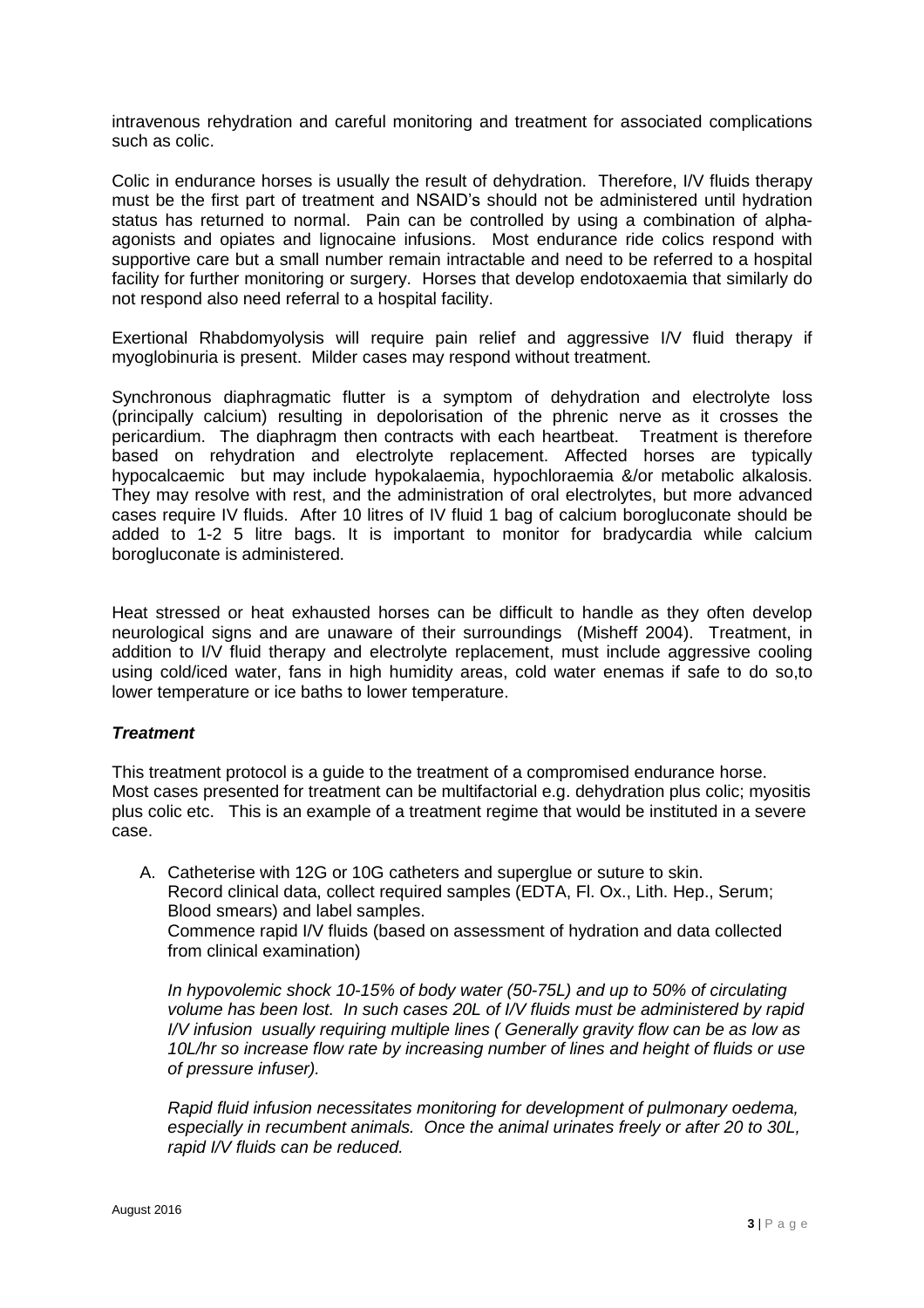Connect large bore giving set to large bore catheter. Initially administer 10 - 20L of Hartman's at maximum flow rate.

After 10L add 1 bag of calcium borogluconate milk fever preparation to 1-2 5L bags and monitor heart rate. Occasionally, the infusion of calcium needs to be stopped temporarily due to cardiac arrhythmias. It should be recommenced after further fluids. Continue fluids and medications according to hydration status and clinical response.

Endurance horses are generally hypoglycemic and supplementation with I/V glucose is useful. 5% glucose (50g/L) can be given at a rate of 2L/hour.

A recovering horse redevelops interest in food and water. If this does not occur, I/V fluids must be continued.

B. Anti-inflammatory and Analgesia for Use in Colics and Myositis

Flunixin meglumine (50mg/ml) is used in titrated doses relevant to hydration status and degree of required analgesia. For example: 150mg (3ml) increments to maximum dose in conjunction with fluid administration and resolution of clinical signs. NSAID's will further damage kidneys that are already compromised by low blood pressure, hypoxic insult and myoglobinuria.

Aplha-2 agonists will decrease blood pressure and gut motility and should be used with caution in dehydration. In the case of intractable colic, titrate doses to the degree of analgesia required (Xylazine (preferred), Romifidine, Detomidine). Narcotics (Butorphanol - Dolorex or Torbugesic at 10mg/ml) are also used in titrated doses of 0.5-1.5ml per 500kg horse in combination with alpha-2 agonist.

- C. Lignocaine Hydrochloride (20mg/ml) is a potent drug for relief of visceral pain. It also acts as a prokinetic for the treatment of ileus (Dart et al 1998). A loading dose of 1.3mg/kg (32.5mls per 500kg) diluted in 500ml or 1L bag administered quickly, followed by a continuous I/V infusion of 0.05mg/kg/min (75mls diluted in 1L saline per hour per 500kg horse). This treatment aids in control of severe colic pain to allow I/V fluid therapy and is useful for treating the inevitable ileus that is associated with a collapsed horse. Colics that fail to respond to analgesia and fluid therapy are candidates for referral.
- D. The addition of Dimethyl Sulphoxide (DMSO) may be beneficial as it is a potent antiinflammatory agent and free radical scavenger. Dose is 1gm/kg added to 5L Hartman's (most preparations are at a concentration of 9gms/ml). Therefore, 500kg horse receives 55mls. This can be added to the first 10L of fluids.
- E. Thermal Regulation. Hyperthermia (rectal temperature above 40˚C) and in all cases where sweating has ceased, supplemental cooling is necessary using large volumes of cold or, in non-responsive horses, iced water applied all over the horse. This is continued until rectal temperature is stable below 39˚C. The administration of I/V fluids at ambient temperature is also effective at dropping core body temperature. Cold water enemas can also assist, if it is safe to do so.
- F. Gastric Decompression. Indwelling nasogastric tube will provide relief for gastric distension in cases of colic due to ileus. Rectal examination should be performed to monitor large bowel distension.